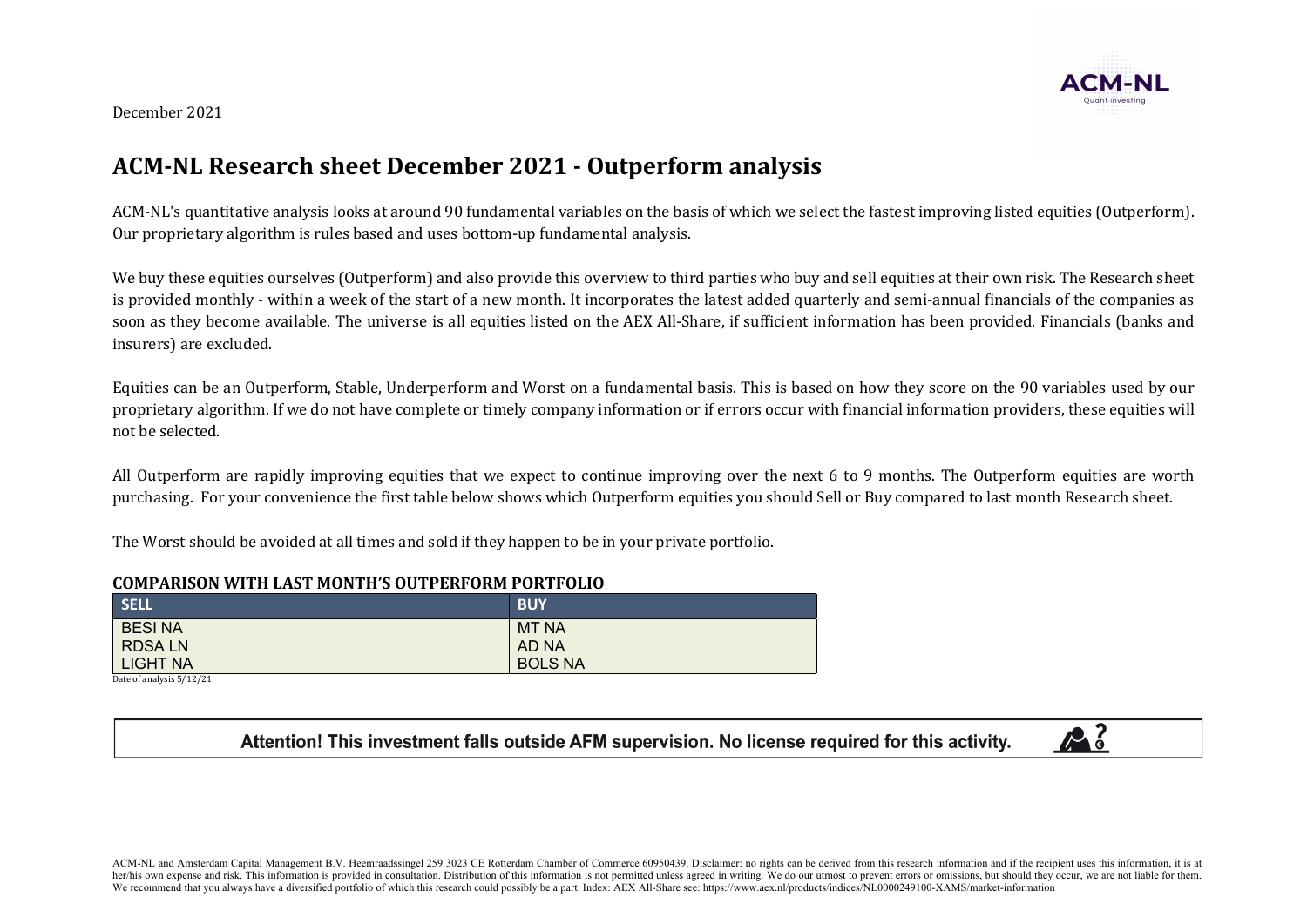

| <b>OUTPERFORM</b> |                                  |                             |                         |                   |                |                    |
|-------------------|----------------------------------|-----------------------------|-------------------------|-------------------|----------------|--------------------|
| <b>TICKER</b>     | <b>COMPANY NAME</b>              | <b>BIC INDUSTRY GRP</b>     | <b>EXP RET</b>          | <b>MARKET CAP</b> | <b>LST QRT</b> | <b>LST RPRT DT</b> |
| <b>ADYEN NA</b>   | <b>ADYEN NV</b>                  | <b>Commercial Services</b>  | $\mathbf 1$             | 70.058.527.616    | 1S2021         | 30-06-2021         |
| <b>APAM NA</b>    | <b>APERAM</b>                    | Iron/Steel                  | 23                      | 3.416.641.119     | 3Q2021         | 30-09-2021         |
| <b>MT NA</b>      | <b>ARCELORMITTAL</b>             | Iron/Steel                  | 39                      | 24.123.065.854    | 3Q2021         | 30-09-2021         |
| <b>ASML NA</b>    | <b>ASML HOLDING NV</b>           | Semiconductors              | $\overline{2}$          | 281.560.393.275   | 3Q2021         | 03-10-2021         |
| <b>BOKA NA</b>    | <b>BOSKALIS WESTMINSTER</b>      | Engineering&Const           | $\overline{\mathbf{4}}$ | 3.134.484.638     | 1S2021         | 30-06-2021         |
| <b>SGO FP</b>     | <b>COMPAGNIE DE SAINT GOBAIN</b> | <b>Building Materials</b>   | $9\,$                   | 30.803.281.563    | 1S2021         | 30-06-2021         |
| <b>CRBN NA</b>    | <b>CORBION NV</b>                | Food                        | 6                       | 2.369.711.680     | 1S2021         | 30-06-2021         |
| <b>HAL NA</b>     | <b>HAL TRUST</b>                 | <b>Investment Companies</b> | 3                       | 12.194.197.648    | 1S2021         | 30-06-2021         |
| <b>HEIA NA</b>    | <b>HEINEKEN NV</b>               | <b>Beverages</b>            | 3                       | 50.884.070.832    | 1S2021         | 30-06-2021         |
| <b>HOLCO NA</b>   | HOLLAND COLOURS NV               | Chemicals                   | 11                      | 149.270.899       | 1S2022         | 30-09-2021         |
| <b>HDG NA</b>     | HUNTER DOUGLAS NV                | Housewares<br>Miscellaneous | 12                      | 3.301.563.503     | 3Q2021         | 30-09-2021         |
| <b>HYDRA NA</b>   | HYDRATEC INDUSTRIES NV           | Manufactur                  | 11                      | 93.080.952        | 1S2021         | 30-06-2021         |
| AD NA             | KONINKLIJKE AHOLD DELHAIZE N     | Food                        | 8                       | 30.984.830.535    | 3Q2021         | 03-10-2021         |
| <b>BAMNB NA</b>   | KONINKLIJKE BAM GROEP NV         | Engineering&Const           | <b>NA</b>               | 748.811.963       | 1S2021         | 30-06-2021         |
| <b>BOLS NA</b>    | <b>LUCAS BOLS NV</b>             | <b>Beverages</b>            | <b>NA</b>               | 141.492.559       | 1S2022         | 30-09-2021         |
| <b>OCINA</b>      | <b>OCI NV</b>                    | Chemicals                   | 4                       | 4.937.987.251     | 3Q2021         | 30-09-2021         |
| <b>ORDINA</b>     | <b>ORDINA NV</b>                 | Computers                   | 14                      | 319.867.854       | 1S2021         | 30-06-2021         |
| <b>SLIGR NA</b>   | SLIGRO FOOD GROUP NV             | Food                        | <b>NA</b>               | 841.730.385       | 1S2021         | 30-06-2021         |
| <b>WKL NA</b>     | <b>WOLTERS KLUWER</b>            | Media                       | $\overline{4}$          | 25.936.595.916    | 1S2021         | 30-06-2021         |

Date of analysis:  $5/12/21$ 

ACM-NL and Amsterdam Capital Management B.V. Heemraadssingel 259 3023 CE Rotterdam Chamber of Commerce 60950439. Disclaimer: no rights can be derived from this research information and if the recipient uses this informatio her/his own expense and risk. This information is provided in consultation. Distribution of this information is not permitted unless agreed in writing. We do our utmost to prevent errors or omissions, but should they occur